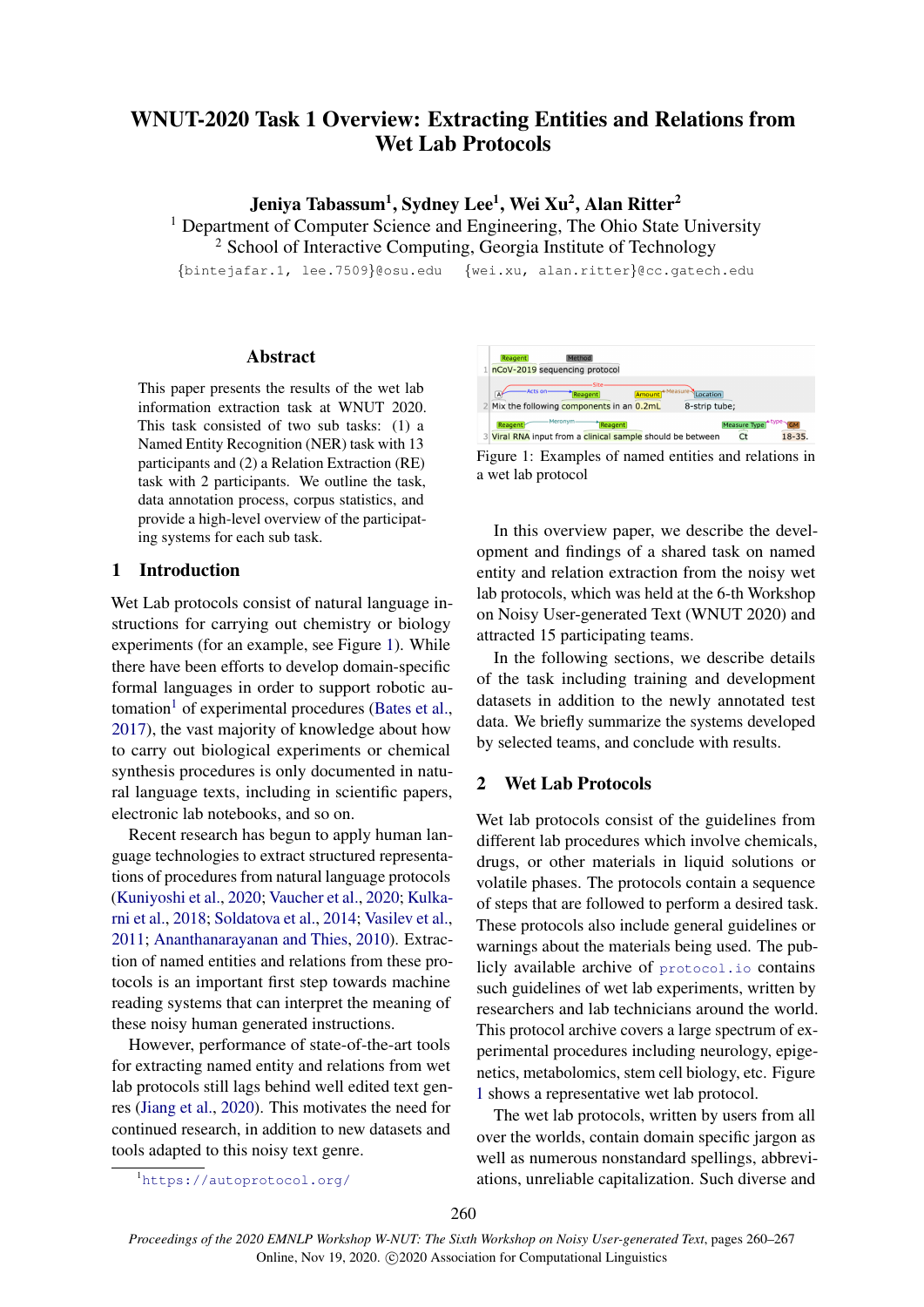<span id="page-1-0"></span>

|            | Train  | Dev   | Test-18 | Test-20 | Total  |                 | per Protocol | per Sentence |
|------------|--------|-------|---------|---------|--------|-----------------|--------------|--------------|
| #protocols | 370    | 122   | 123     |         | 726    | avg. #sentences | 24.32        |              |
| #sentences | 8444   | 2839  | 2813    | 3562    | 17658  | avg. #tokens    | 318.77       | 13.11        |
| #tokens    | 107038 | 36106 | 36597   | 51688   | 231429 |                 | 255.25       | 10.49        |
| #entities  | 48197  | 5972  | 16490   | 104654  | 185313 | avg. #entities  |              |              |
| #relations | 32158  | 10812 | 11242   | 70591   | 124803 | avg. #relation  | 171.90       | 7.07         |

Table 1: Statistics of the Wet Lab Protocol corpus.

noisy style of user created protocols imposed crucial challenges for the entity and relation extraction systems. Hence, off-the-shelf named entity recognition and relation extraction tools, tuned for well edited texts, suffer a severe performance degradation when applied to noisy protocol texts [\(Kulkarni](#page-6-1) [et al.,](#page-6-1) [2018\)](#page-6-1).

To address these challenges, there has been an increasing body of work on adapting entity and relation extraction recognition tools for noisy wet lab texts [\(Jiang et al.,](#page-6-2) [2020;](#page-6-2) [Luan et al.,](#page-6-3) [2019;](#page-6-3) [Kulkarni](#page-6-1) [et al.,](#page-6-1) [2018\)](#page-6-1). However, different research groups have used different evaluation setups (e.g., training / test splits) making it challenging to perform direct comparisons across systems. By organizing a shared evaluation, we hope to help establish a common evaluation methodology (for at least one dataset) and also promote research and development of NLP tools for user generated wet-lab text genres.

#### 2.1 Annotated Corpus

Our annotated wet lab corpus includes 726 experimental protocols from the 8-year archive of ProtocolIO (April 2012 to March 2020). These protocols are manually annotated with 15 types of relations among the  $18$  entity types<sup>[2](#page-0-1)</sup>. The fine-grained entities can be broadly classified into 5 categories: ACTION, CONSTITUENTS, QUAN-TIFIERS, SPECIFIERS, and MODIFIERS. The CONSTITUENTS category includes mentions of REAGENT, LOCATION, DEVICE, MENTION, and SEAL. The QUANTIFIERS category includes mentions of AMOUNT, CONCENTRATION, SIZE, TIME, TEMPERATURE, PH, SPEED, GENERIC-MEASURE and NUMERICAL. The SPECIFIERS category includes mentions of MODIFIER, MEASURE-TYPE and METHOD. The ACTION entity refers to the phrases denoting tasks that are performed to complete a step in the protocol. The mentions of these entities contain different types of relations, including– SITE, SETTING, CREATES, MEASURE-

TYPE-LINK, CO-REFERENCE-LINK, MOD-LINK, COUNT, MERONYM, USING, MEASURE, COM-MANDS, OF-TYPE, OR, PRODUCT, and ACTS-ON.

#### 2.1.1 Train and Development data

The training and development dataset for our task was taken from previous work on wet lab corpus [\(Kulkarni et al.,](#page-6-1) [2018\)](#page-6-1) that consists of from the 623 protocols. We excluded the eight duplicate protocols from this dataset and then re-annotated the 615 unique protocols in BRAT [\(Stenetorp et al.,](#page-7-3) [2012\)](#page-7-3). This re-annotation process aided us to add the previously missing 20,613 missing entities along with 10,824 previously missing relations and also to facilitate removing the inconsistent annotations. The updated corpus statics is provided in Table [1.](#page-1-0) This full dataset (Train, Dev, Test-18) was provided to the participants at the beginning of the task and they were allowed to use any of part of this dataset to train their final model.

#### 2.1.2 Test Data

For this shared task we added 111 new protocols (Test-20) which were used to evaluate the submitted models. Test-20 dataset consists of 100 randomly sampled general protocols and 11 manually selected covid-related protocols from ProtocolIO (<https://www.protocols.io/>). This 111 protocols were double annotated by three annotators using a web-based annotation tool, BRAT [\(Stene](#page-7-3)[torp et al.,](#page-7-3) [2012\)](#page-7-3). Figure [1](#page-0-0) presents a screenshot of our annotation interface. We also provided the annotators a set of guidelines containing the entity and relation type definitions. The annotation task was split in multiple iterations. In each iteration, an annotator was given a set of 10 protocols. An adjudicator then went through all the entity and relation annotations in these protocols and resolved the disagreements. Before adjudication, the interannotator agreement is 0.75 , measured by Cohen's Kappa [\(Cohen,](#page-5-2) [1960\)](#page-5-2).

#### 2.2 Baseline Model

We provided the participants baseline model for both of the subtasks. The baseline model for named

 $^{2}$ Our annotated corpus is available at: [https://](https://github.com/jeniyat/WNUT_2020_NER) [github.com/jeniyat/WNUT\\_2020\\_NER](https://github.com/jeniyat/WNUT_2020_NER).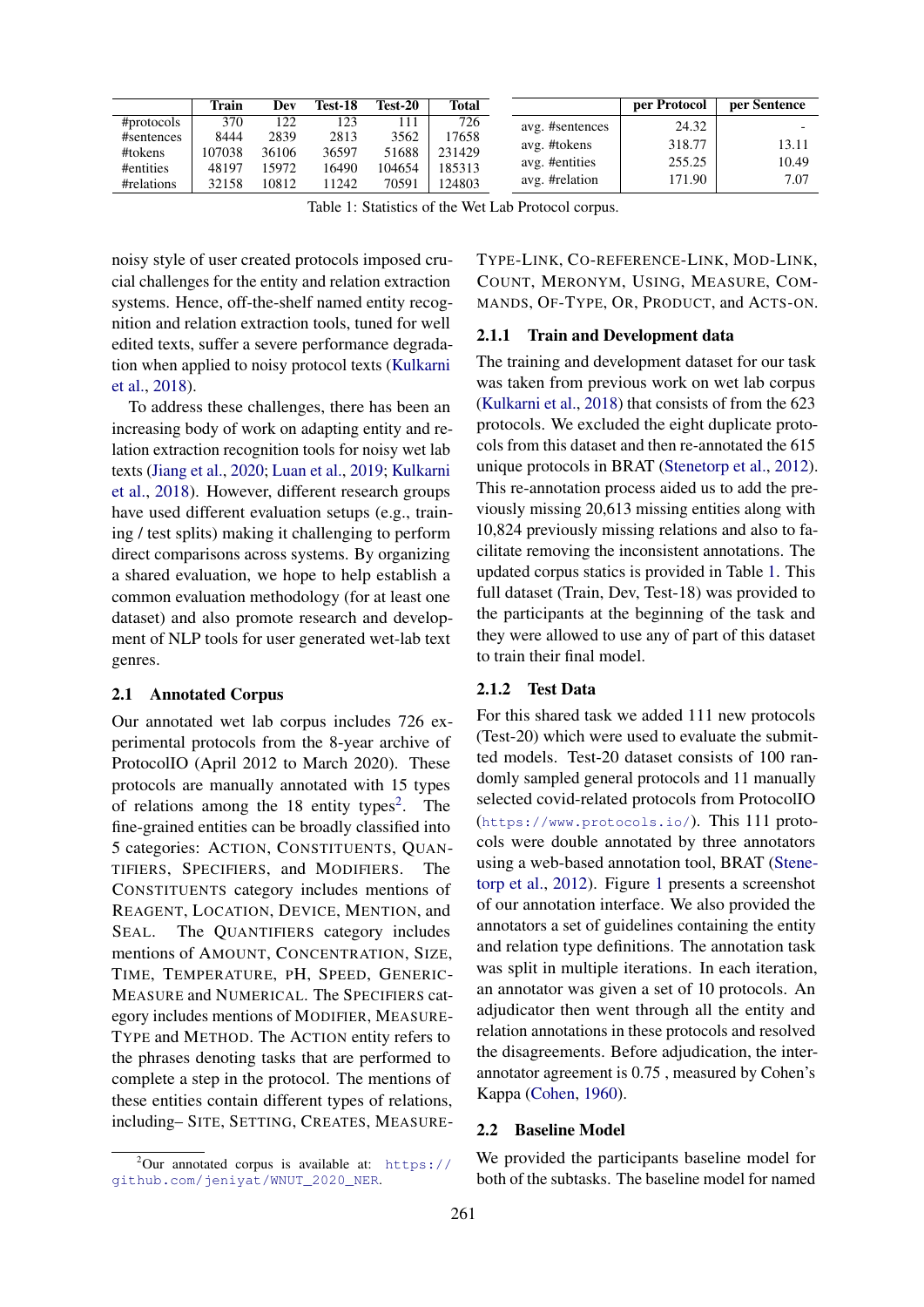entity recognition task utilized a feature-based CRF tagger developed using the CRF-Suite<sup>[3](#page-0-1)</sup> with a standard set of contextual, lexical and gazetteer features. The baseline relation extraction system employed a feature-based logistic regression model developed using the Scikit-Learn<sup>[4](#page-0-1)</sup> with a standard set of contextual, lexical and gazetteer features.

## 2.3 NER Systems

Thirteen teams (Table [3\)](#page-3-0) participated in the named entity recognition sub-task. A wide variety of approaches were taken to tackle this task. Table [2](#page-3-1) summarizes the word representations, features and the machine learning approaches taken by each team. Majority of the teams (11 out of 13) utilized contextual word representations. Four teams combined the contextual word representations with global word vectors. Only two teams did not use any type of word representations and relied entirely on hand-engineered features and a CRF taggers. The best performing teams utilized a combination of contextual word representation with ensemble of learning. Below we provide a brief description of the approach taken by each team.

B-NLP [\(Lange et al.,](#page-6-4) [2020\)](#page-6-4) modeled the NER as a parsing task and uses a biaffine classifier. The second classifier of their system used the predictions from the first classifier and then updated the labels of the predicted entities. Both of the classifiers utilized word2vec [\(Mikolov et al.,](#page-6-5) [2013\)](#page-6-5) and SciBERT [\(Lee et al.,](#page-6-6) [2019\)](#page-6-6) word representations.

BIO-BIO [\(Kecheng et al.,](#page-6-7) [2020\)](#page-6-7) implemented a BiLSTM-CRF tagger that utilized BioBERT [\(Lee](#page-6-8) [et al.,](#page-6-8) [2020\)](#page-6-8) word representation.

BiTeM [\(Knafou et al.,](#page-6-9) [2020\)](#page-6-9) developed a voting based ensemble classifier containing 14 transformer models, and utilized 7 different word representations including BERT [\(Devlin](#page-5-3) [et al.,](#page-5-3) [2019\)](#page-5-3), ClinicalBERT [\(Huang et al.,](#page-6-10) [2019\)](#page-6-10), PubMedBERT<sub>base</sub> [\(Gu et al.,](#page-5-4) [2020\)](#page-5-4), BioBERT [\(Lee](#page-6-8) [et al.,](#page-6-8) [2020\)](#page-6-8), RoBERTa [\(Liu et al.,](#page-6-11) [2019\)](#page-6-11), Biomed-RoBERTabase [\(Gururangan et al.,](#page-5-5) [2020\)](#page-5-5) and XLNet [\(Yang et al.,](#page-7-4) [2019\)](#page-7-4).

<sup>3</sup>[http://www.chokkan.org/software/](http://www.chokkan.org/software/ crfsuite/) [crfsuite/](http://www.chokkan.org/software/ crfsuite/)

DSC-IITISM [\(Gupta et al.,](#page-5-6) [2020\)](#page-5-6) developed a BiLSTM-CRF model that utilized a concate-nation of CamemBERT<sub>base</sub> [\(Martin et al.,](#page-6-12) [2020\)](#page-6-12), Flair(PubMed) [\(Akbik et al.,](#page-5-7) [2018\)](#page-5-7), and GloVe(en) [\(Pennington et al.,](#page-6-13) [2014\)](#page-6-13) word representations.

Fancy Man [\(Zeng et al.,](#page-7-5) [2020\)](#page-7-5) fine-tuned the BERT<sub>base</sub> [\(Devlin et al.,](#page-5-3) [2019\)](#page-5-3) model with an additional linear layer.

IBS [\(Sikdar et al.,](#page-7-6) [2020\)](#page-7-6) utilized an ensemble classifier with 4 feature based on CRF taggers.

Kabir [\(Khan,](#page-6-14) [2020\)](#page-6-14) employed an RNN-CRF model that utilized concatenation of Flair(PubMed) [\(Akbik et al.,](#page-5-7) [2018\)](#page-5-7) and ELMo(PubMed) [\(Peters](#page-6-15) [et al.,](#page-6-15) [2018\)](#page-6-15) word representations.

KaushikAcharya [\(Acharya,](#page-5-8) [2020\)](#page-5-8) employed a linear CRF with hand-crafted features.

mahab [\(Pour and Farinnia,](#page-7-7) [2020\)](#page-7-7) fine-tuned the BERT<sub>base</sub> [\(Devlin et al.,](#page-5-3) [2019\)](#page-5-3) sequence tagging model.

mgsohrab [\(Sohrab et al.,](#page-7-8) [2020\)](#page-7-8) fine-tuned the SciBERT [\(Beltagy et al.,](#page-5-9) [2019\)](#page-5-9) model.

PublishInCovid19 [\(Singh and Wadhawan,](#page-7-9) [2020\)](#page-7-9) employed a structured ensemble classifier [\(Nguyen and Guo,](#page-6-16) [2007\)](#page-6-16) consisting of 11 BiLSTM-CRF taggers, that utilized the PubMedBERT [\(Gu](#page-5-4) [et al.,](#page-5-4) [2020\)](#page-5-4) word representation.

SudeshnaTCS [\(Jana,](#page-6-17) [2020\)](#page-6-17) fine-tuned XLNet [\(Yang et al.,](#page-7-4) [2019\)](#page-7-4) model.

IITKGP [\(Kaushal and Vaidhya,](#page-6-18) [2020\)](#page-6-18) finetuned the Bio-BERT [\(Lee et al.,](#page-6-8) [2020\)](#page-6-8) model.

## 2.4 RE Systems

Two teams (Table [3\)](#page-3-0) participated in the relation extraction sub-task. Both of the teams followed fine-tuning of contextual word representation and did not use any hand-crafted features. Table [5](#page-4-0) summarizes the word representations and the machine learning approaches followed by each team. Below we provide a brief description of the model developed by taken by each team.

Big Green [\(Miller and Vosoughi,](#page-6-19) [2020\)](#page-6-19) considered the protocols as a knowledge graph, in which relationships between entities are edges in the knowledge graph. They trained a BERT [\(Devlin](#page-5-3) [et al.,](#page-5-3) [2019\)](#page-5-3) based system to classify edge presence and type between two entities, given entity text, label, and local context.

<sup>4</sup><https://scikit-learn.org/>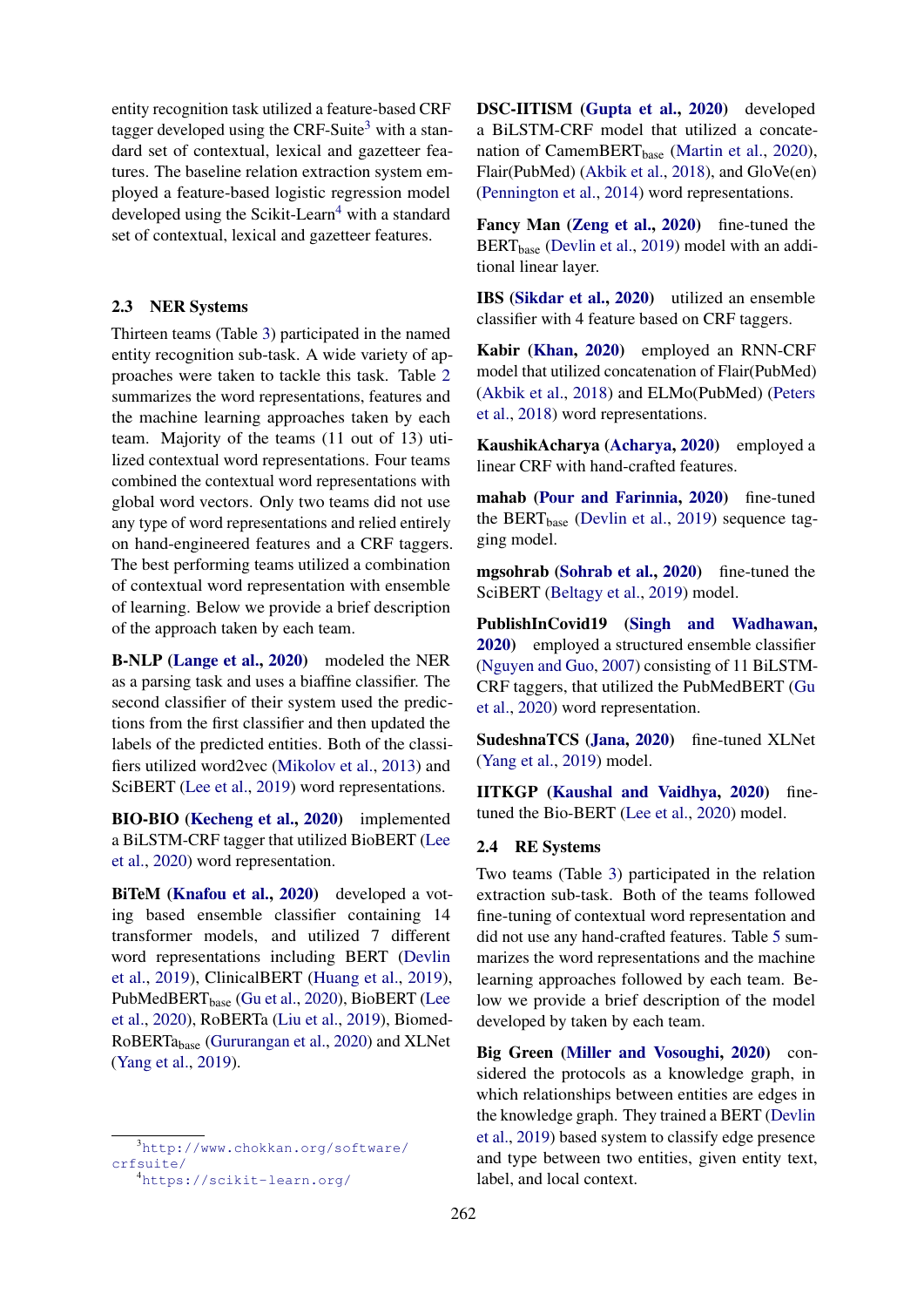<span id="page-3-1"></span>

| Team               | Word Representation             | Features                            | Approach                        |
|--------------------|---------------------------------|-------------------------------------|---------------------------------|
| <b>BiTeM</b>       | BERT. BioBERT. RoBERTa. XLNet - |                                     | <b>Ensemble of Transformers</b> |
| PublishInCovid19   | PubMedBERT                      |                                     | Ensemble of BiLSTM-CRFs         |
| Fancy Man          | <b>BERT</b>                     |                                     | <b>BERT</b> fine tuning         |
| mahab              | <b>BERT</b>                     | Lexical                             | <b>BERT</b> fine tuning         |
| mgsohrab           | <b>SciBERT</b>                  | Lexical                             | SciBERT fine tuning             |
| <b>SudeshnaTCS</b> | <b>XLNet</b>                    | Rules                               | XLNet fine tuning               |
| <b>IITKGP</b>      | <b>BioBERT</b>                  |                                     | BioBERT fine tuning             |
| <b>B-NLP</b>       | SciBERT, word2vec               |                                     | Biaffine Classifier             |
| <b>BIO-BIO</b>     | <b>BioBERT</b>                  |                                     | <b>BiLSTM-CRF</b>               |
| <b>DSC-IITISM</b>  | GLoVe, CamemBERT, Flair         |                                     | <b>BiLSTM-CRF</b>               |
| Kabir              | GLoVe, ELMo, BERT, Flair        | Gazetteers                          | RNN-CRF                         |
| <b>IBS</b>         |                                 | Gazetteers, POS Tagger              | Ensemble of CRFs                |
| KaushikAcharya     |                                 | POS Tagger, Dependency Parser CRF   |                                 |
| <b>Baseline</b>    | -                               | Gazetteers, Lexical, Contextual CRF |                                 |

|  | Table 2: Summary of NER systems designed by each team. |  |  |  |  |  |
|--|--------------------------------------------------------|--|--|--|--|--|
|--|--------------------------------------------------------|--|--|--|--|--|

<span id="page-3-0"></span>

| Team Name         | Affiliation                          |  |  |
|-------------------|--------------------------------------|--|--|
| <b>B-NLP</b>      | <b>Bosch Center for Artificial</b>   |  |  |
|                   | Intelligence                         |  |  |
| Big Green         | Dartmouth College                    |  |  |
| <b>BIO-BIO</b>    | Harbin Institute of technology,      |  |  |
|                   | Shenzhen                             |  |  |
|                   | University of Applied Sciences and   |  |  |
| <b>BiTeM</b>      | Arts of Western Switzerland, Swiss   |  |  |
|                   | Institute of Bioinformatics,         |  |  |
|                   | University of Geneva                 |  |  |
| <b>DSC-IITISM</b> | IIT(ISM) Dhanbad                     |  |  |
|                   | University of Manchester, Xian Jiao- |  |  |
| Fancy Man         | tong University, East China Univer-  |  |  |
|                   | sity of Science and Technology,      |  |  |
|                   | Zhejiang University                  |  |  |
| <b>IBS</b>        | IBS Software Pvt. Ltd, NTNU          |  |  |
| <b>IITKGP</b>     | IIT, Kharagpur                       |  |  |
| Kabir             | Microsoft                            |  |  |
| KaushikAcharya    | Philips                              |  |  |
| mahah             | Amirkabir University of Technology   |  |  |
|                   | National Institute of Advanced       |  |  |
| mgsohrab          | Industrial Science and Technology    |  |  |
| PublishInCovid19  | Flipkart Private Limited             |  |  |
| SudeshnaTCS       | TCS Research & Innovation Lab        |  |  |

Table 3: Team Name and affiliation of the participant.

mgsohrab [\(Sohrab et al.,](#page-7-8) [2020\)](#page-7-8) utilized Pub-MedBERT [\(Gu et al.,](#page-5-4) [2020\)](#page-5-4) as input to the relation extraction model that enumerates all possible pairs of arguments using deep exhaustive span representation approach.

## 3 Evaluation

In this section, we present the performance of each participating systems along with a description of the errors made by the model types.

#### 3.1 NER Errors Analysis

Table [4](#page-3-2) shows the comparison of precision (P), recall  $(R)$  and  $F_1$  score among different teams, evaluated on the *Test-20* corpus. Here the exact match refers to the cases where a predicted entity

<span id="page-3-2"></span>

|                      | P     | R                 | ${\bf F}_1$        |
|----------------------|-------|-------------------|--------------------|
| <b>Exact Match</b>   |       |                   |                    |
| <b>BiTeM</b>         |       | 84.73 72.25 77.99 |                    |
| PublishInCovid19     | 81.36 | 74.12             | 77.57              |
| Fancy Man            | 76.21 | 71.76             | $\overline{73.92}$ |
| mahab                | 50.19 | 52.96             | 51.54              |
| mgsohrab             |       | 83.69 70.62 76.60 |                    |
| SudeshnaTCS          | 74.99 | 71.43             | 73.16              |
| <b>IITKGP</b>        | 77.00 | 72.93 74.91       |                    |
| <b>B-NLP</b>         | 77.95 | 63.93             | 70.25              |
| <b>BIO-BIO</b>       | 78.49 |                   | 71.06 74.59        |
| <b>DSC-IITISM</b>    | 64.20 | 57.07             | 60.42              |
| Kabir                | 78.79 | 72.20             | 75.35              |
| <b>IBS</b>           | 74.26 | 62.55             | 67.90              |
| KaushikAcharya       | 73.68 | 63.98             | 68.48              |
| <b>Baseline</b>      | 70.06 | 61.91             | 65.73              |
| <b>Partial Match</b> |       |                   |                    |
| <b>BiTeM</b>         |       | 88.72 75.66       | 81.67              |
| PublishInCovid19     | 85.74 | 78.11             | 81.75              |
| Fancy Man            | 81.15 | 76.41             | 78.71              |
| mahab                | 55.09 | 58.14             | 56.57              |
| mgsohrab             |       | 87.95 74.22       | 80.50              |
| SudeshnaTCS          | 79.73 | 75.95             | 77.80              |
| <b>IITKGP</b>        | 81.76 | 77.43             | 79.54              |
| <b>B-NLP</b>         | 84.85 | 69.59             | 76.46              |
| <b>BIO-BIO</b>       | 83.16 | 75.29             | 79.03              |
| <b>DSC-HTISM</b>     |       | 68.52 60.90       | 64.49              |
| Kabir                | 83.73 | 76.73             | 80.08              |
| <b>IBS</b>           | 79.72 | 67.15             | 72.89              |
| KaushikAcharya       | 79.31 | 68.87             | 73.73              |
| <b>Baseline</b>      | 75.66 | 66.85             | 70.98              |
|                      |       |                   |                    |

Table 4: Results on extraction of 18 Named Entity types from the *Test-20* dataset. Exact Match reports the performance when the predicted entity type is same as the gold entity and the predicted entity boundary is the exact same as the gold entity boundary. Partial Match reports the performance when the predicted entity type is same as the gold entity and the predicted entity boundary has some overlap with gold entity boundary.

is considered correct, only if the predicted type and boundary is exactly same as the gold entity. Whereas, in partial match, a predicted entity is considered correct if the predicted type is the same as the gold entity type and predicted entity boundary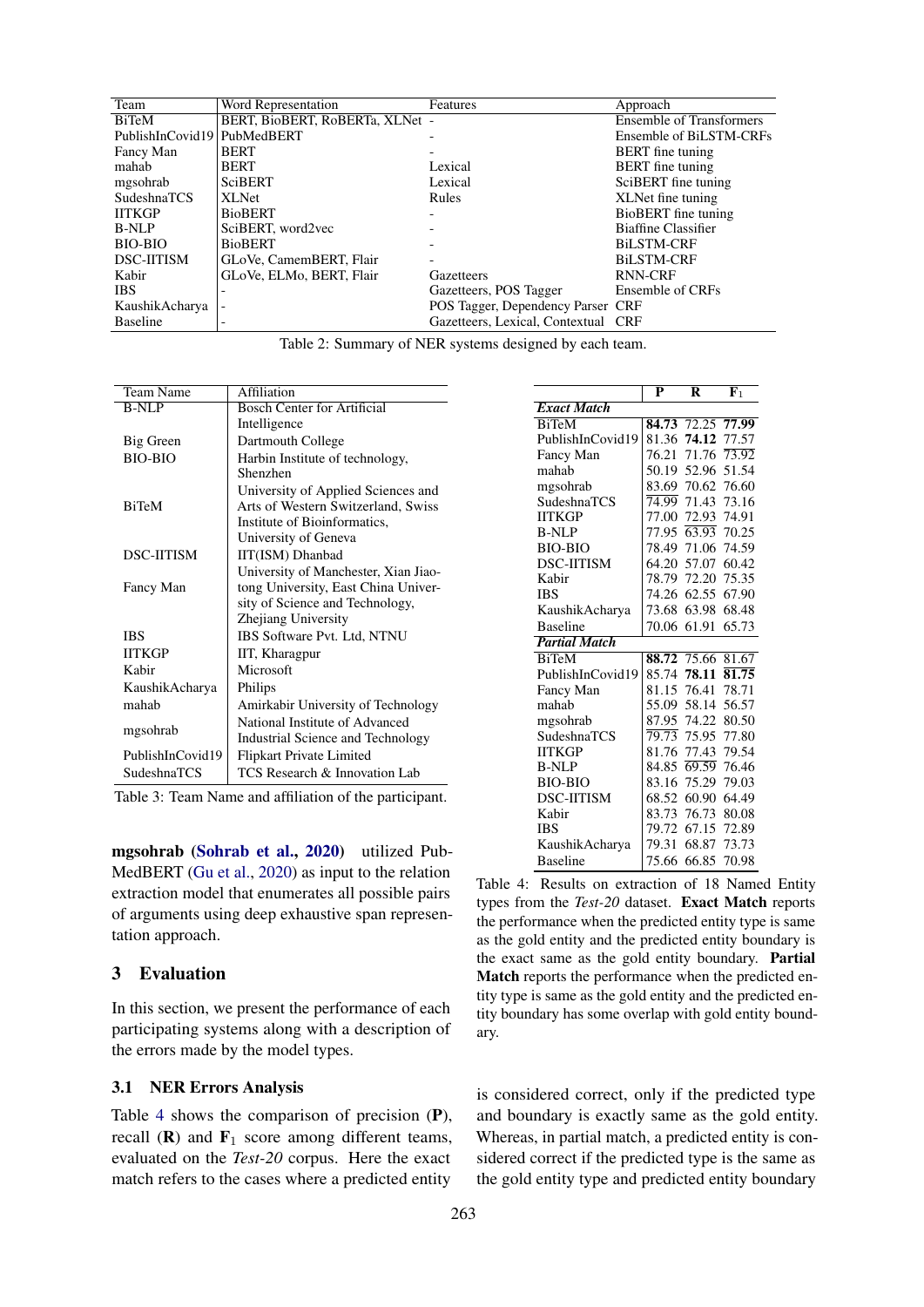<span id="page-4-0"></span>

| Team      | <b>Word Representation</b> | Features                                            | Approach                |
|-----------|----------------------------|-----------------------------------------------------|-------------------------|
| mgsohrab  | PubMedBERT                 |                                                     | PubMedBERT fine-tuning  |
| Big Green | <b>BERT</b>                |                                                     | <b>BERT</b> fine-tuning |
| Baseline  |                            | Gazetteers, Lexical, Contextual Logistic Regression |                         |

Table 5: Summary of relation extraction systems designed by each team.

<span id="page-4-1"></span>

Figure 2: Summary of incorrectly classified entity tokens by each submitted systems.

has some overlap with the gold entity boundary.

We observe that ensemble models with contextual word representations outperforms all other approaches by achieving 77.99  $F_1$  score in exact match (Team:BiTeM) and  $81.75$  F<sub>1</sub> score in partial match (Team:PublishInCovid19). Fine tuning of contextual word representation systems demonstrated quite competent performance with SciBERT-fine tuning being the best (Team:mgsohrab).

In Figure [2,](#page-4-1) we present an error analysis. Among the best performing models, the ensemble of transformer (Team:BiTeM) had significantly lower amount of 'over prediction' error (i.e., tagging a non-entity token as entity), compared to the system with ensemble of BiLSTM-CRFs (Team:PublishInCovid19).

#### 3.2 RE Errors Analysis

Table [6](#page-4-2) shows the comparison of precision (P), recall  $(R)$  and  $F_1$  score among the participant teams, evaluated on the *Test-20* corpus. Both of the teams utilized the gold entities and then predict the relations among these entities by fine-tuning contextual word representations. We observed that fine-tuning of domain related PubMedBERT, provides significantly higher performance compared to the general domain BERT. While examining the relation predictions from both of these systems, we found that model with fine-tuned PubMed-BERT (Team:mgsohrab) resulted in significantly less amount of errors in every category (Figure [3\)](#page-4-3).

<span id="page-4-2"></span>

|                                                                                         | р | к. |
|-----------------------------------------------------------------------------------------|---|----|
|                                                                                         |   |    |
|                                                                                         |   |    |
| mgsohrab 80.86 80.07 80.46<br>Big Green 45.42 86.54 59.57<br>Baseline 80.10 66.21 72.50 |   |    |

Table 6: Results on extraction of 15 relation types from the *Test-20* dataset.

<span id="page-4-3"></span>

Figure 3: Summary of incorrectly predicted relations in each submitted systems.

# 4 Related Work

The task of information extraction from wet lab protocols is closely related to the event trigger extraction task. The event trigger task has been studied extensively, mostly using ACE data [\(Doddington](#page-5-10) [et al.,](#page-5-10) [2004\)](#page-5-10) and the BioNLP data (Nédellec et al., [2013\)](#page-6-20). Broadly, there are two ways to classify various event trigger detection models: (1) *Rule-based* methods using pattern matching and regular expression to identify triggers [\(Vlachos et al.,](#page-7-10) [2009\)](#page-7-10) and (2) *Machine Learning based* methods focusing on generation of high-end hand-crafted features to be used in classification models like SVMs or maxent classifiers [\(Pyysalo et al.,](#page-7-11) [2012\)](#page-7-11). Kernel based learning methods have also been utilized with embedded features from the syntactic and semantic contexts to identify and extract the biomed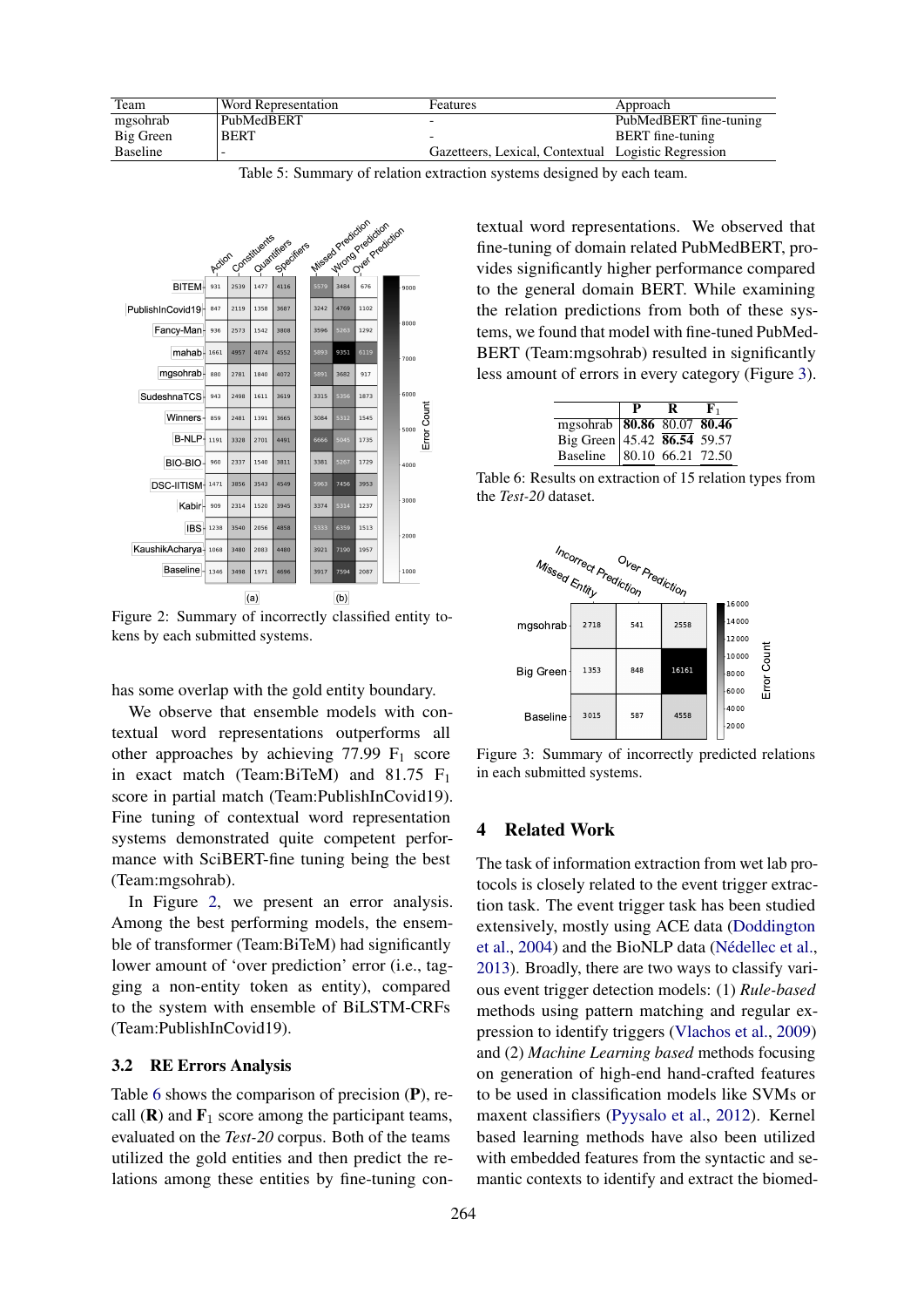ical event entities [\(Zhou et al.,](#page-7-12) [2014\)](#page-7-12). In order to counteract highly sparse representations, different neural models were proposed. These neural models utilized the dependency based word embeddings with feed forward neural networks [\(Wang et al.,](#page-7-13) [2016b\)](#page-7-13), CNNs [\(Wang et al.,](#page-7-14) [2016a\)](#page-7-14) and Bidirectional RNNs [\(Rahul et al.,](#page-7-15) [2017\)](#page-7-15).

Previous work has experimented on datasets of well-edited biomedical publications with a small number of entity types. For example, the JNLPBA corpus [\(Kim et al.,](#page-6-21) [2004\)](#page-6-21) with 5 entity types (CELL LINE, CELL TYPE, DNA, RNA, and PROTEIN) and the BC2GM corpus [\(Hirschman et al.,](#page-5-11) [2005\)](#page-5-11) with a single entity class for genes/proteins. In contrast, our dataset addresses the challenges of recognizing 18 finegrained named entities along with 15 types of relations from the user-created wet lab protocols.

#### 5 Summary

In this paper, we presented a shared task for consisting of two sub-tasks: named entity recognition and relation extraction from the wet lab protocols. We described the task setup and datasets details, and also outlined the approach taken by the participating systems. The shared task included larger and improvised dataset compared to the prior literature [\(Kulkarni et al.,](#page-6-1) [2018\)](#page-6-1). This improvised dataset enables us to draw stronger conclusions about the true potential of different approaches. It also facilitates us in analyzing the results of the participating systems, which aids us in suggesting potential research directions for both future shared tasks and noisy text processing in user generated lab protocols.

## Acknowledgement

We would like to thank Ethan Lee and Jaewook Lee for helping with data annotation. This material is based upon work supported by the Defense Advanced Research Projects Agency (DARPA) under Contract No. HR001119C0108. The views, opinions, and/or findings expressed are those of the author(s) and should not be interpreted as representing the official views or policies of the Department of Defense or the U.S. Government.

## **References**

<span id="page-5-8"></span>Kaushik Acharya. 2020. KaushikAcharya at WNUT 2020 Shared Task-1: Conditional Random Field(CRF) based Named Entity Recognition(NER) for Wet Lab Protocols. In *Proceedings of EMNLP 2020 Workshop on Noisy User-generated Text (WNUT)*.

- <span id="page-5-7"></span>Alan Akbik, Duncan Blythe, and Roland Vollgraf. 2018. Contextual String Embeddings for Sequence Labeling. In *COLING 2018, 27th International Conference on Computational Linguistics*.
- <span id="page-5-1"></span>Vaishnavi Ananthanarayanan and William Thies. 2010. Biocoder: A programming language for standardizing and automating biology protocols. *Journal of biological engineering*.
- <span id="page-5-0"></span>Maxwell Bates, Aaron J Berliner, Joe Lachoff, Paul R Jaschke, and Eli S Groban. 2017. Wet lab accelerator: a web-based application democratizing laboratory automation for synthetic biology. *ACS synthetic biology*.
- <span id="page-5-9"></span>Iz Beltagy, Arman Cohan, and Kyle Lo. 2019. SciB-ERT: Pretrained Contextualized Embeddings for Scientific Text. In *Proceedings of the 2019 Conference on Empirical Methods in Natural Language Processing (EMNLP)*.
- <span id="page-5-2"></span>Jacob Cohen. 1960. A Coefficient of Agreement for Nominal Scales. *Educational and Psychological Measurement*.
- <span id="page-5-3"></span>Jacob Devlin, Ming-Wei Chang, Kenton Lee, and Kristina Toutanova. 2019. BERT: Pre-training of Deep Bidirectional Transformers for Language Understanding. In *Proceedings of the 2019 Annual Conference of the North American Chapter of the Association for Computational Linguistics (NAACL)*.
- <span id="page-5-10"></span>George R Doddington, Alexis Mitchell, Mark A Przybocki, Lance A Ramshaw, Stephanie Strassel, and Ralph M Weischedel. 2004. The automatic content extraction (ace) program-tasks, data, and evaluation. In *LREC*.
- <span id="page-5-4"></span>Yu Gu, Robert Tinn, Hao Cheng, Michael Lucas, Naoto Usuyama, Xiaodong Liu, Tristan Naumann, Jianfeng Gao, and Hoifung Poon. 2020. Domain-Specific Language Model Pretraining for Biomedical Natural Language Processing. *arXiv preprint arXiv:2007.15779*.
- <span id="page-5-6"></span>Saket Gupta, Aman Sinha, and Rohit Agarwal. 2020. DSC-IITISM at WNUT 2020 Shared Task-1: Name Entity Extraction from Wet Lab Protocol. In *Proceedings of EMNLP 2020 Workshop on Noisy Usergenerated Text (WNUT)*.
- <span id="page-5-5"></span>Suchin Gururangan, Ana Marasovic, Swabha ´ Swayamdipta, Kyle Lo, Iz Beltagy, Doug Downey, and Noah A Smith. 2020. Don't Stop Pretraining: Adapt Language Models to Domains and Tasks. *arXiv preprint arXiv:2004.10964*.
- <span id="page-5-11"></span>Lynette Hirschman, Alexander Yeh, Christian Blaschke, and Alfonso Valencia. 2005. Overview of biocreative: critical assessment of information extraction for biology.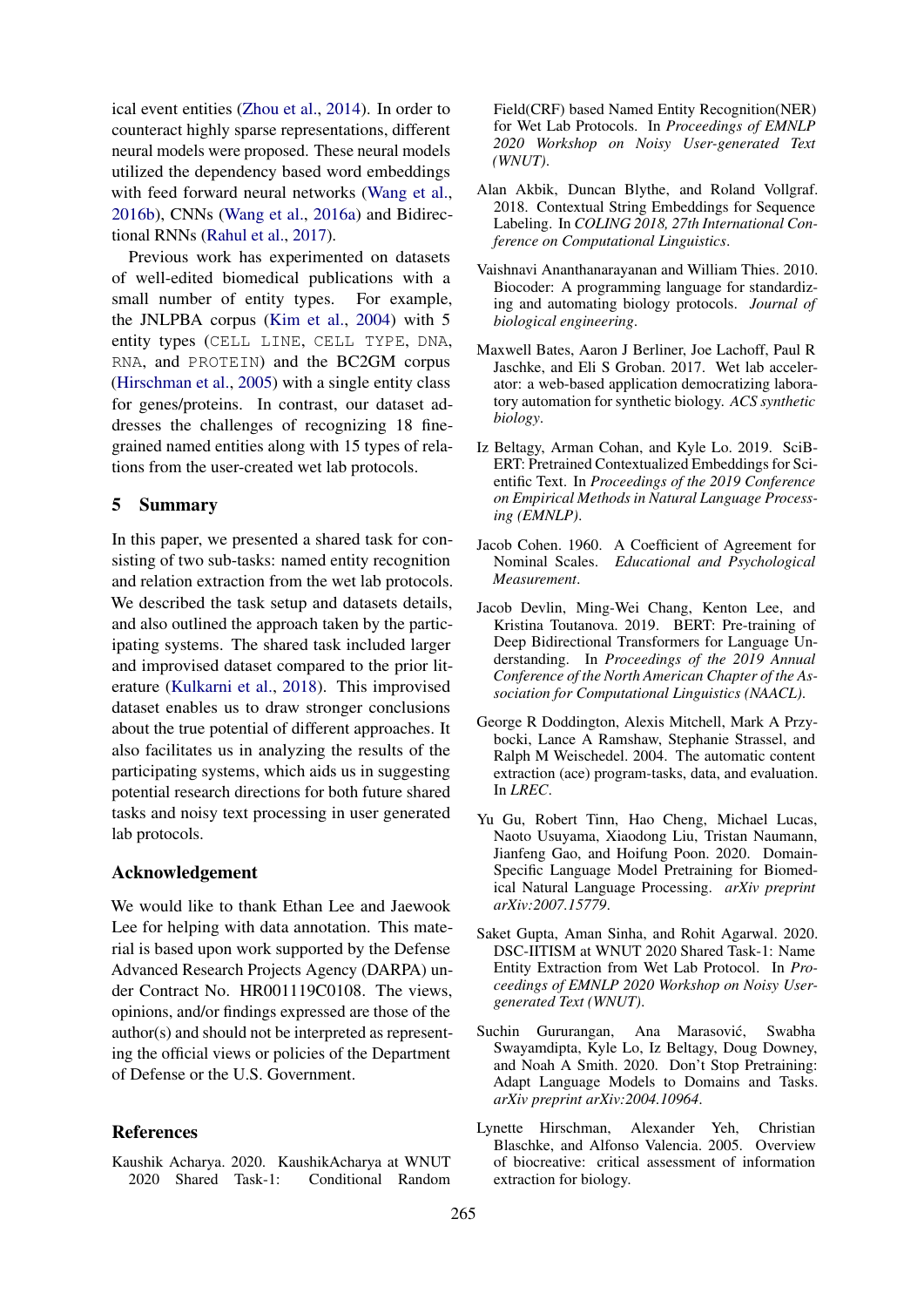- <span id="page-6-10"></span>Kexin Huang, Jaan Altosaar, and Rajesh Ranganath. 2019. Clinicalbert: Modeling clinical notes and predicting hospital readmission. *arXiv preprint arXiv:1904.05342*.
- <span id="page-6-17"></span>Sudeshna Jana. 2020. SudeshnaTCS at WNUT 2020 Shared Task-1: Name Entity Extraction from Wet Lab Protocol. In *Proceedings of EMNLP 2020 Workshop on Noisy User-generated Text (WNUT)*.
- <span id="page-6-2"></span>Zhengbao Jiang, Wei Xu, Jun Araki, and Graham Neubig. 2020. Generalizing Natural Language Analysis through Span-relation Representations. In *Proceedings of the 2020 Conference of the Association for Computational Linguistics*.
- <span id="page-6-18"></span>Ayush Kaushal and Tejas Vaidhya. 2020. IITKGP at WNUT 2020 Shared Task-1: Domain specific BERT representation for Named Entity Recognition of lab protocol. In *Proceedings of EMNLP 2020 Workshop on Noisy User-generated Text (WNUT)*.
- <span id="page-6-7"></span>Zhan Kecheng, Xiong Ying, Peng Hao, Yao, and LiQing Yao. 2020. BIO-BIO at WNUT 2020 Shared Task-1: Name Entity Extraction from Wet Lab Protocol.
- <span id="page-6-14"></span>Kabir Khan. 2020. kabir at WNUT 2020 Shared Task-1: Name Entity Extraction from Wet Lab Protocol. In *Proceedings of EMNLP 2020 Workshop on Noisy User-generated Text (WNUT)*.
- <span id="page-6-21"></span>Jin-Dong Kim, Tomoko Ohta, Yoshimasa Tsuruoka, Yuka Tateisi, and Nigel Collier. 2004. Introduction to the bio-entity recognition task at jnlpba. In *Proceedings of the international joint workshop on natural language processing in biomedicine and its applications*.
- <span id="page-6-9"></span>Julien Knafou, Nona Naderi, Jenny Copara, Douglas Teodoro, and Patrick Ruch. 2020. BiTeM at WNUT 2020 Shared Task-1: Named Entity Recognition over Wet Lab Protocols using an Ensemble of Contextual Language Models. In *Proceedings of EMNLP 2020 Workshop on Noisy User-generated Text (WNUT)*.
- <span id="page-6-1"></span>Chaitanya Kulkarni, Wei Xu, Alan Ritter, and Raghu Machiraju. 2018. An Annotated Corpus for Machine Reading of Instructions in Wet Lab Protocols. In *Proceedings of the 2018 Conference of the North American Chapter of the Association for Computational Linguistics: Human Language Technologies.*
- <span id="page-6-0"></span>Fusataka Kuniyoshi, Kohei Makino, Jun Ozawa, and Makoto Miwa. 2020. Annotating and Extracting Synthesis Process of All-Solid-State Batteries from Scientific Literature. *arXiv preprint arXiv:2002.07339*.
- <span id="page-6-4"></span>Lukas Lange, Xiang Dai, Heike Adel, and Jannik Strötgen. 2020. B-NLP at WNUT 2020 Shared Task-1: Name Entity Extraction from Wet Lab Protocol. In *Proceedings of EMNLP 2020 Workshop on Noisy User-generated Text (WNUT)*.
- <span id="page-6-6"></span>Jinhyuk Lee, Wonjin Yoon, Sungdong Kim, Donghyeon Kim, Sunkyu Kim, Chan Ho So, and Jaewoo Kang. 2019. BioBERT: a pre-trained biomedical language representation model for biomedical text mining. *Bioinformatics*.
- <span id="page-6-8"></span>Jinhyuk Lee, Wonjin Yoon, Sungdong Kim, Donghyeon Kim, Sunkyu Kim, Chan Ho So, and Jaewoo Kang. 2020. BioBERT: a pre-trained biomedical language representation model for biomedical text mining. *Bioinformatics*.
- <span id="page-6-11"></span>Y Liu, M Ott, N Goyal, J Du, M Joshi, D Chen, O Levy, M Lewis, L Zettlemoyer, and V Stoyanov. 2019. RoBERTa: A robustly optimized BERT pretraining approach. *arXiv preprint arXiv:1907.11692*.
- <span id="page-6-3"></span>Yi Luan, Dave Wadden, Luheng He, Amy Shah, Mari Ostendorf, and Hannaneh Hajishirzi. 2019. A general framework for information extraction using dynamic span graphs. In *Proceedings of the 2019 Conference of the North American Chapter of the Association for Computational Linguistics: Human Language Technologies*.
- <span id="page-6-12"></span>Louis Martin, Benjamin Muller, Pedro Javier Ortiz Suárez, Yoann Dupont, Laurent Romary, Éric de la Clergerie, Djamé Seddah, and Benoît Sagot. 2020. CamemBERT: a Tasty French Language Model. In *Proceedings of the 58th Annual Meeting of the Association for Computational Linguistics*.
- <span id="page-6-5"></span>Tomas Mikolov, Kai Chen, Greg Corrado, and Jeffrey Dean. 2013. Efficient estimation of word representations in vector space. *arXiv preprint arXiv:1301.3781*.
- <span id="page-6-19"></span>Chris Miller and Soroush Vosoughi. 2020. Big Green at WNUT 2020 Shared Task-1: Relation Extraction as Contextualized Sequence Classification. In *Proceedings of EMNLP 2020 Workshop on Noisy Usergenerated Text (WNUT)*.
- <span id="page-6-20"></span>Claire Nédellec, Robert Bossy, Jin-Dong Kim, Jung-Jae Kim, Tomoko Ohta, Sampo Pyysalo, and Pierre Zweigenbaum. 2013. Overview of bionlp shared task 2013. In *Proceedings of the BioNLP Shared Task 2013 Workshop*. Association for Computational Linguistics Sofia, Bulgaria.
- <span id="page-6-16"></span>Nam Nguyen and Yunsong Guo. 2007. Comparisons of sequence labeling algorithms and extensions. In *Proceedings of the 24th international conference on Machine learning*.
- <span id="page-6-13"></span>Jeffrey Pennington, Richard Socher, and Christopher D. Manning. 2014. GloVe: Global Vectors for Word Representation. In *Proceedings of the Empirical Methods in Natural Language Processing (EMNLP)*.
- <span id="page-6-15"></span>Matthew E. Peters, Mark Neumann, Mohit Iyyer, Matt Gardner, Christopher Clark, Kenton Lee, and Luke Zettlemoyer. 2018. Deep Contextualized Word Representations. In *Proceedings of the of Conference of the North American Chapter of the Association for Computational Linguistics (NAACL)*.